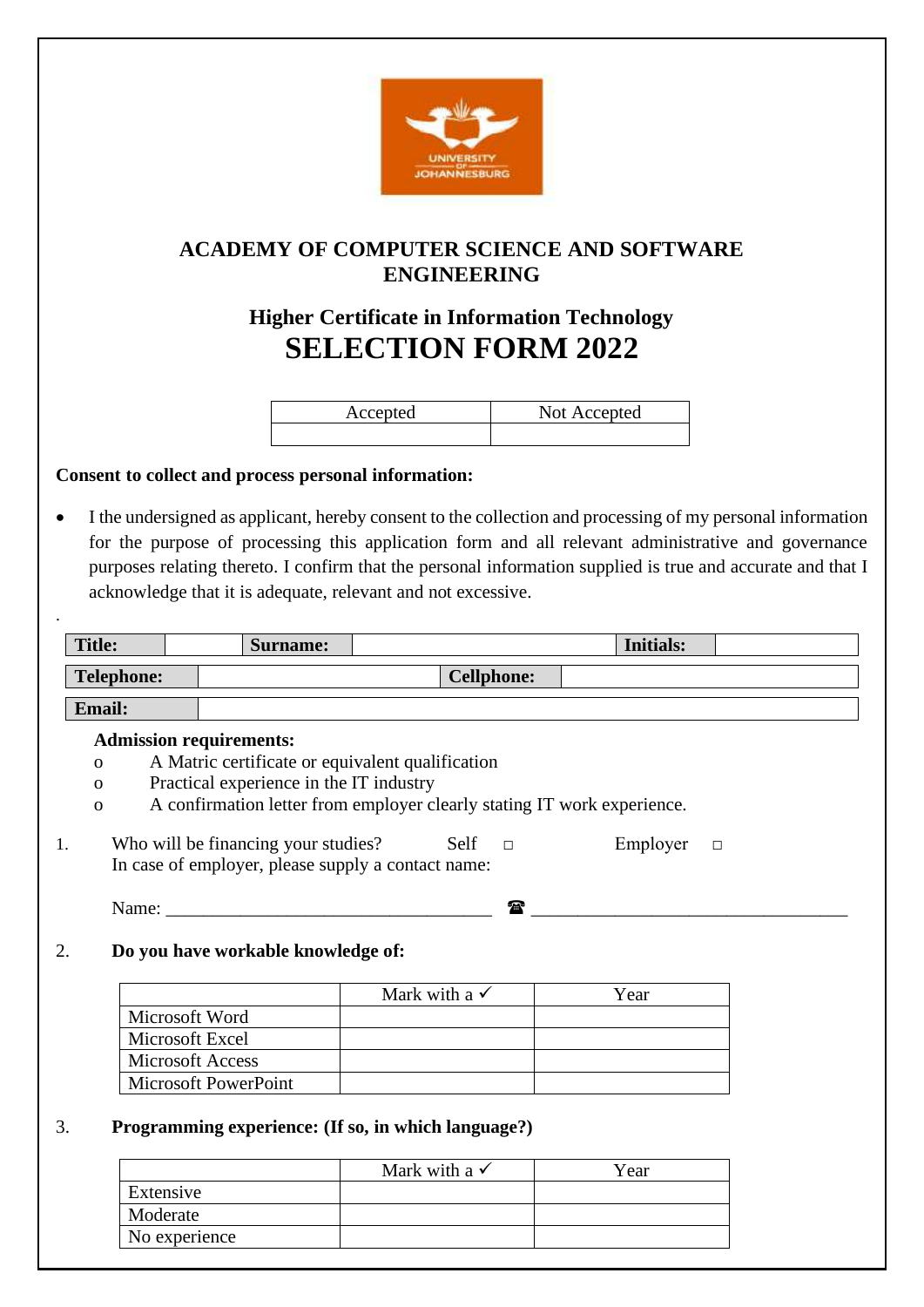#### 4. **Computer related courses completed:**

a. Programming:

| <b>Course Name</b> | <b>Date Completed</b> |
|--------------------|-----------------------|
|                    |                       |
|                    |                       |

b. General Information Technology courses:

| <b>Course Name</b> | <b>Date Completed</b> |
|--------------------|-----------------------|
|                    |                       |
|                    |                       |
|                    |                       |

c. End user training (including word processing):

| <b>Course Name</b> | <b>Date Completed</b> |
|--------------------|-----------------------|
|                    |                       |
|                    |                       |
|                    |                       |

5. Other (Any experience or courses not mentioned):

## SELECTION APPLICATION AGREEMENT 2022

1. I hereby consent to the collection and processing of my/our personal information as stated on Page 1 of this application form.

\_\_\_\_\_\_\_\_\_\_\_\_\_\_\_\_\_\_\_\_\_\_\_\_\_\_\_\_\_\_\_\_\_\_\_\_\_\_\_\_\_\_\_\_\_\_\_\_\_\_\_\_\_\_\_\_\_\_\_\_\_\_\_\_\_\_\_\_\_\_\_\_\_\_\_\_\_\_\_\_\_ \_\_\_\_\_\_\_\_\_\_\_\_\_\_\_\_\_\_\_\_\_\_\_\_\_\_\_\_\_\_\_\_\_\_\_\_\_\_\_\_\_\_\_\_\_\_\_\_\_\_\_\_\_\_\_\_\_\_\_\_\_\_\_\_\_\_\_\_\_\_\_\_\_\_\_\_\_\_\_\_\_ \_\_\_\_\_\_\_\_\_\_\_\_\_\_\_\_\_\_\_\_\_\_\_\_\_\_\_\_\_\_\_\_\_\_\_\_\_\_\_\_\_\_\_\_\_\_\_\_\_\_\_\_\_\_\_\_\_\_\_\_\_\_\_\_\_\_\_\_\_\_\_\_\_\_\_\_\_\_\_\_\_ \_\_\_\_\_\_\_\_\_\_\_\_\_\_\_\_\_\_\_\_\_\_\_\_\_\_\_\_\_\_\_\_\_\_\_\_\_\_\_\_\_\_\_\_\_\_\_\_\_\_\_\_\_\_\_\_\_\_\_\_\_\_\_\_\_\_\_\_\_\_\_\_\_\_\_\_\_\_\_\_\_ \_\_\_\_\_\_\_\_\_\_\_\_\_\_\_\_\_\_\_\_\_\_\_\_\_\_\_\_\_\_\_\_\_\_\_\_\_\_\_\_\_\_\_\_\_\_\_\_\_\_\_\_\_\_\_\_\_\_\_\_\_\_\_\_\_\_\_\_\_\_\_\_\_\_\_\_\_\_\_\_\_ \_\_\_\_\_\_\_\_\_\_\_\_\_\_\_\_\_\_\_\_\_\_\_\_\_\_\_\_\_\_\_\_\_\_\_\_\_\_\_\_\_\_\_\_\_\_\_\_\_\_\_\_\_\_\_\_\_\_\_\_\_\_\_\_\_\_\_\_\_\_\_\_\_\_\_\_\_\_\_\_\_ \_\_\_\_\_\_\_\_\_\_\_\_\_\_\_\_\_\_\_\_\_\_\_\_\_\_\_\_\_\_\_\_\_\_\_\_\_\_\_\_\_\_\_\_\_\_\_\_\_\_\_\_\_\_\_\_\_\_\_\_\_\_\_\_\_\_\_\_\_\_\_\_\_\_\_\_\_\_\_\_\_ \_\_\_\_\_\_\_\_\_\_\_\_\_\_\_\_\_\_\_\_\_\_\_\_\_\_\_\_\_\_\_\_\_\_\_\_\_\_\_\_\_\_\_\_\_\_\_\_\_\_\_\_\_\_\_\_\_\_\_\_\_\_\_\_\_\_\_\_\_\_\_\_\_\_\_\_\_\_\_\_\_ \_\_\_\_\_\_\_\_\_\_\_\_\_\_\_\_\_\_\_\_\_\_\_\_\_\_\_\_\_\_\_\_\_\_\_\_\_\_\_\_\_\_\_\_\_\_\_\_\_\_\_\_\_\_\_\_\_\_\_\_\_\_\_\_\_\_\_\_\_\_\_\_\_\_\_\_\_\_\_\_\_

- 2. I understand that this document in no way whatsoever constitutes a registration form and/or agreement with UJ and that, upon the applicant's application being successful, the applicant will have to complete and sign a registration form incorporating the student agreement.
- 3. I confirm that the signature(s) on this application form is my own and that UJ may accept this signature(s) as being my true signature(s). I understand and acknowledge that it is in the discretion of the UJ not to process this application if the application contains any false or misleading information or signatures.

#### **ALL APPLICANTS TO COMPLETE AND SIGN.**

#### **Note:**

**The applicant consents to personal information being utilised for government and University statistical purposes.**

I hereby declare that this information is correct:

Signature of **applicant** Date: